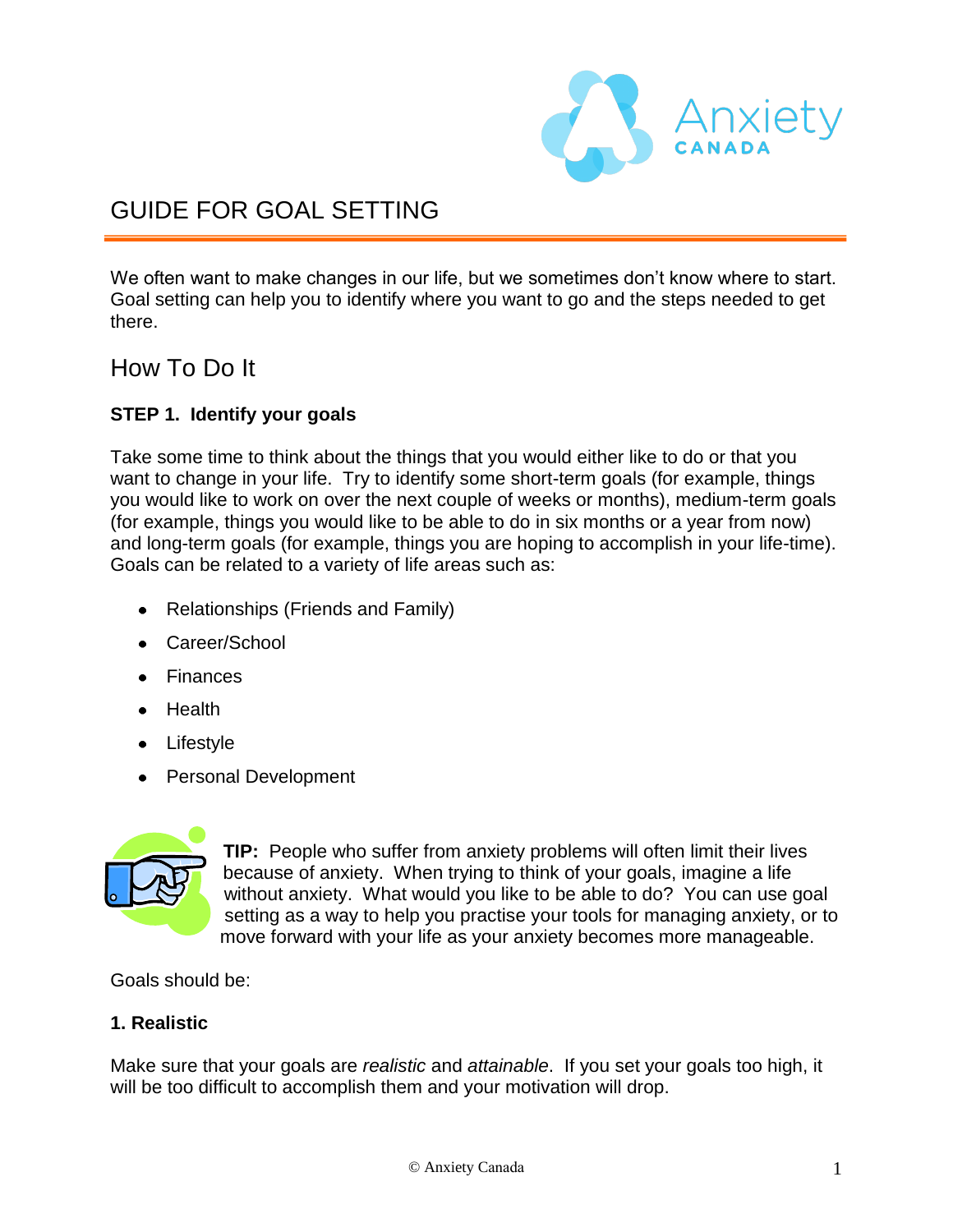For example, if you have never worked out, expecting yourself to go to the gym for an hour four times a week is **unrealistic**. A more realistic goal would be to go to the gym once a week for 20 minutes. Your long-term goal may be to go to the gym four times a week, but you need to start with smaller goals and work your way up to the long-term goal.



**TIP:** People often have goals about never feeling anxious or making mistakes. However, these goals are unrealistic because it is normal to feel anxious, and everyone makes mistakes sometimes.

# **2. Concrete and Specific**

You are far more likely to accomplish your goals if you make them concrete and specific rather than vague. If goals are too vague, it will be difficult to determine what steps you need to take to accomplish them. If your goals are specific, it will be easier to know when your goals have been met.

For example, "exercise more" is not a very good goal, because it is too vague. How will you know when you are exercising enough? How often do you want to exercise? For how long? "Exercise two times a week for 30 minutes" is a better goal because it is more specific - you will know exactly when you have completed it successfully.

| <b>Poor Examples of Goals</b> | <b>Good Examples of Goals</b>                  |
|-------------------------------|------------------------------------------------|
|                               |                                                |
| <b>Eat Better</b>             | • Eat at least one piece of fruit each day     |
| Go back to school             | Take a writing course at the community college |
|                               | in September                                   |
| Meet new people               | • Sign up for a hiking course and have a       |
|                               | conversation with a new person on every        |
| • Save money                  | hike                                           |
| Travel                        | • Put \$100 in my savings account each month   |
| Be less anxious               | • Go on a trip to Paris for my $40th$ birthday |
| Practise exposure exercises   | • Practise relaxation exercises once a day     |
|                               | Complete exposure exercises weekdays           |
|                               | between 7 and 9 pm.                            |
|                               |                                                |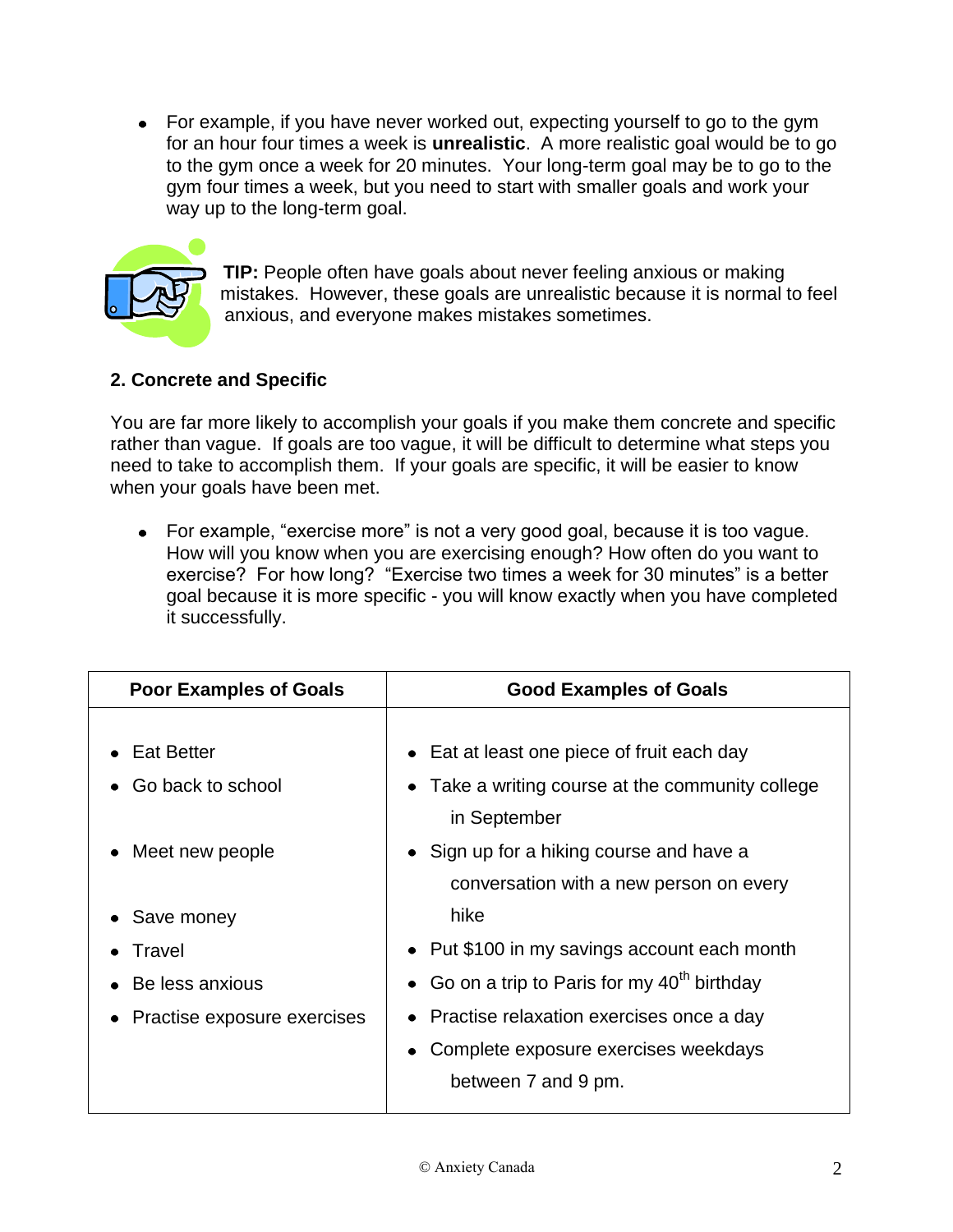

**KEY:** Write down your goals! You are more likely to stay on top of your goals if you have made a list of them.

## **STEP 2. Break goals into smaller steps**

Many goals can be broken down into smaller steps. This is especially true of medium and long-term goals. For example, if your goal is to develop some friendships at work, an initial goal may be to ask two co-workers about their weekend plans on Friday afternoon. If your goal is to find a new job, a smaller goal may be to check the classified ads in the newspaper on Saturday.

#### **STEP 3. Identify obstacles**

Once you have established a realistic and concrete goal, identify any obstacles that may be standing in the way of accomplishing your goal. For example, one of the obstacles for going to the gym may be finding childcare. So, if you have set a goal of going to the gym for 30 minutes after work on Wednesday, you will have to arrange for a babysitter.

#### **STEP 4. Schedule your goals**

You are more likely to complete your goals if you are clear about what you are going to do and when you plan to do it.

- For example, your goal may be to practise relaxation exercises for 15 minutes on Saturday morning around 10 a.m.
- Use a day planner or calendar to help you remember to complete your goals.



**TIP:** It is important to be flexible. Sometimes things can get in the way of accomplishing your goals (for example, there is a rain storm on the day you wanted to go for a hike, or your son comes home sick from school the morning you were planning to practise driving). Be willing to come up with

an alternative plan (e.g., go for a walk in an indoor mall or re-schedule your driving session for the next day).

### **STEP 5. Carry out your goals**

Now that you have picked a goal, you need to start taking the necessary steps to follow through with it. However, it can be hard to get started. In addition to writing down your goal (e.g., work out at the gym for 30 minutes after work on Wednesday), you can write out the steps that you will need to take to complete it (for example, call babysitter on Monday to arrange for her to pick up the kids after school on Wednesday, pack gym clothes on Tuesday evening, take gym clothes to work on Wednesday morning, head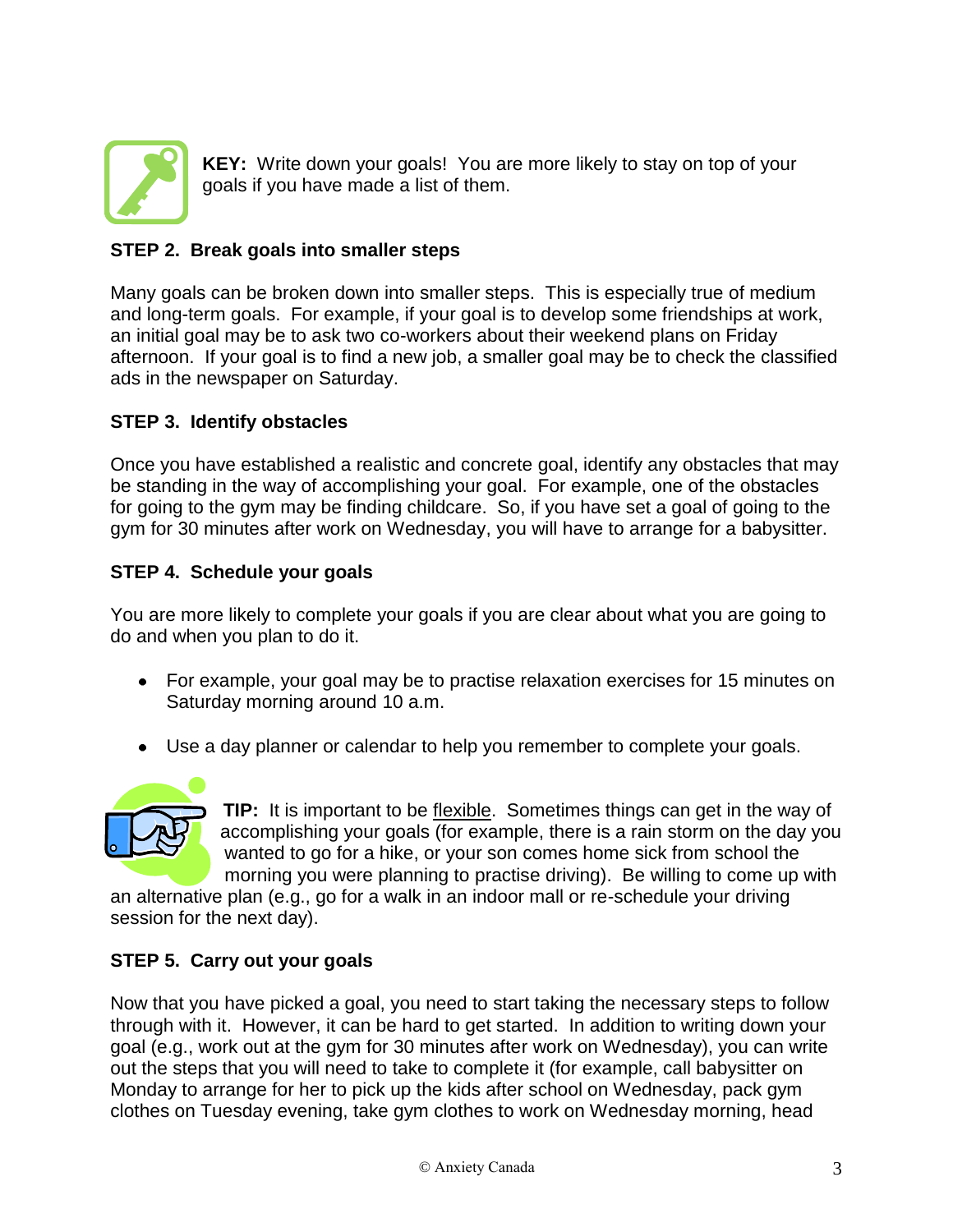straight to the gym after work on Wednesday). You are more likely to take the steps needed to achieve your goal if you write them down first.



The **key** to achieving your goals is to just DO IT! Don't wait for the motivation to come before you act; take action, and motivation will follow. For example, you may not feel motivated to start exercising, but once you have done it a few times you will start to feel more motivated to do it again

If you were able to accomplish your goal, **reward** yourself.

- It's not easy to accomplish goals. So, it's important to reward yourself when you do it.
- It may be helpful to use specific rewards as your motivation to achieve a goal. For example, plan to purchase a special gift for yourself (DVD, CD, book, treat) or engage in a fun activity (rent a movie, go to the movies, go out for lunch or dinner, plan a relaxing evening, watch your favorite television program) after you reach a goal.
- Don't forget the power of positive self-talk (e.g., "I did it!").

If you had trouble completing your goal you may need to **revise** it.

- Take a step back and see what got in the way. Retrace the steps for goal setting listed above.
- Make sure your goal is *realistic*. If you set the goal too high, try to scale it back.
- Make sure your goal is *concrete and specific*. If it was too vague, it may have been difficult to tell if you completed it.
- Try to *schedule* your goal, because this will increase your chances of accomplishing it.
- Find ways to get around *obstacles*.
- *Write down* the steps that you need to take to accomplish your goal.



**TIP:** As you complete goals, check them off your list. This can be a helpful reminder of all that you have accomplished so far.